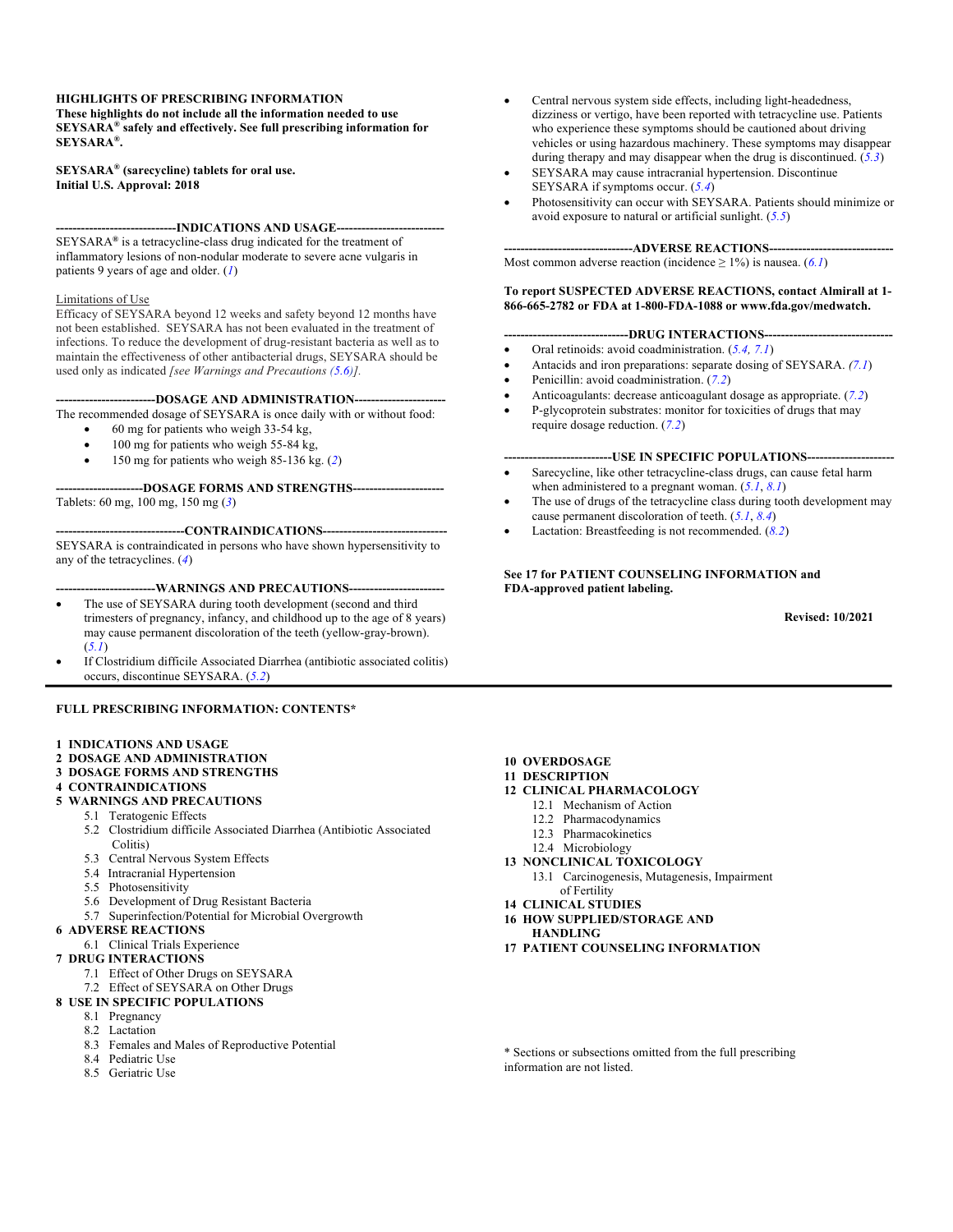## **FULL PRESCRIBING INFORMATION**

## **1 INDICATIONS AND USAGE**

SEYSARA® (sarecycline) tablet, is indicated for the treatment of inflammatory lesions of non-nodular moderate to severe acne vulgaris in patients 9 years of age and older.

#### Limitations of Use

Efficacy of SEYSARA beyond 12 weeks and safety beyond 12 months have not been established. SEYSARA has not been evaluated in the treatment of infections *[see Clinical Studies (14)]*.

To reduce the development of drug-resistant bacteria as well as to maintain the effectiveness of other antibacterial drugs, SEYSARA should be used only as indicated *[see Warnings and Precautions (5.6)].*

#### **2 DOSAGE AND ADMINISTRATION**

The recommended dosage of SEYSARA is based on body weight described in Table 1. If there is no improvement after 12 weeks, reassess treatment with SEYSARA.

| TADIE 1: DOSING TADIE IOF SE Y SARA |                        |  |  |
|-------------------------------------|------------------------|--|--|
| <b>Body Weight (kg)</b>             | <b>Tablet Strength</b> |  |  |
| 33 to 54 kg                         | 60 mg tablet           |  |  |
| 55 to 84 kg                         | 100 mg tablet          |  |  |
| 85 to 136 kg                        | 150 mg tablet          |  |  |

# **Table 1: Dosing Table for SEYSARA**

Take SEYSARA once daily, with or without food. To reduce the risk of esophageal irritation and ulceration, administer SEYSARA with adequate amounts of fluid*.*

## **3 DOSAGE FORMS AND STRENGTHS**

SEYSARA (sarecycline) tablets:

- 1. 60 mg: capsule-shaped, yellow, film-coated tablets debossed with "S60" on one side and blank on the other side.
- 2. 100 mg: capsule-shaped, yellow, film-coated tablets debossed with "S100" on one side and blank on the other side.
- 3. 150 mg: capsule-shaped, yellow, film-coated tablets debossed with "S150" on one side and blank on the other side.

## **4 CONTRAINDICATIONS**

SEYSARA is contraindicated in persons who have shown hypersensitivity to any of the tetracyclines.

## **5 WARNINGS AND PRECAUTIONS**

#### **5.1 Teratogenic Effects**

A. SEYSARA, like other tetracyclines, can cause fetal harm when administered to a pregnant woman. If SEYSARA is used during pregnancy or if the patient becomes pregnant while taking SEYSARA, the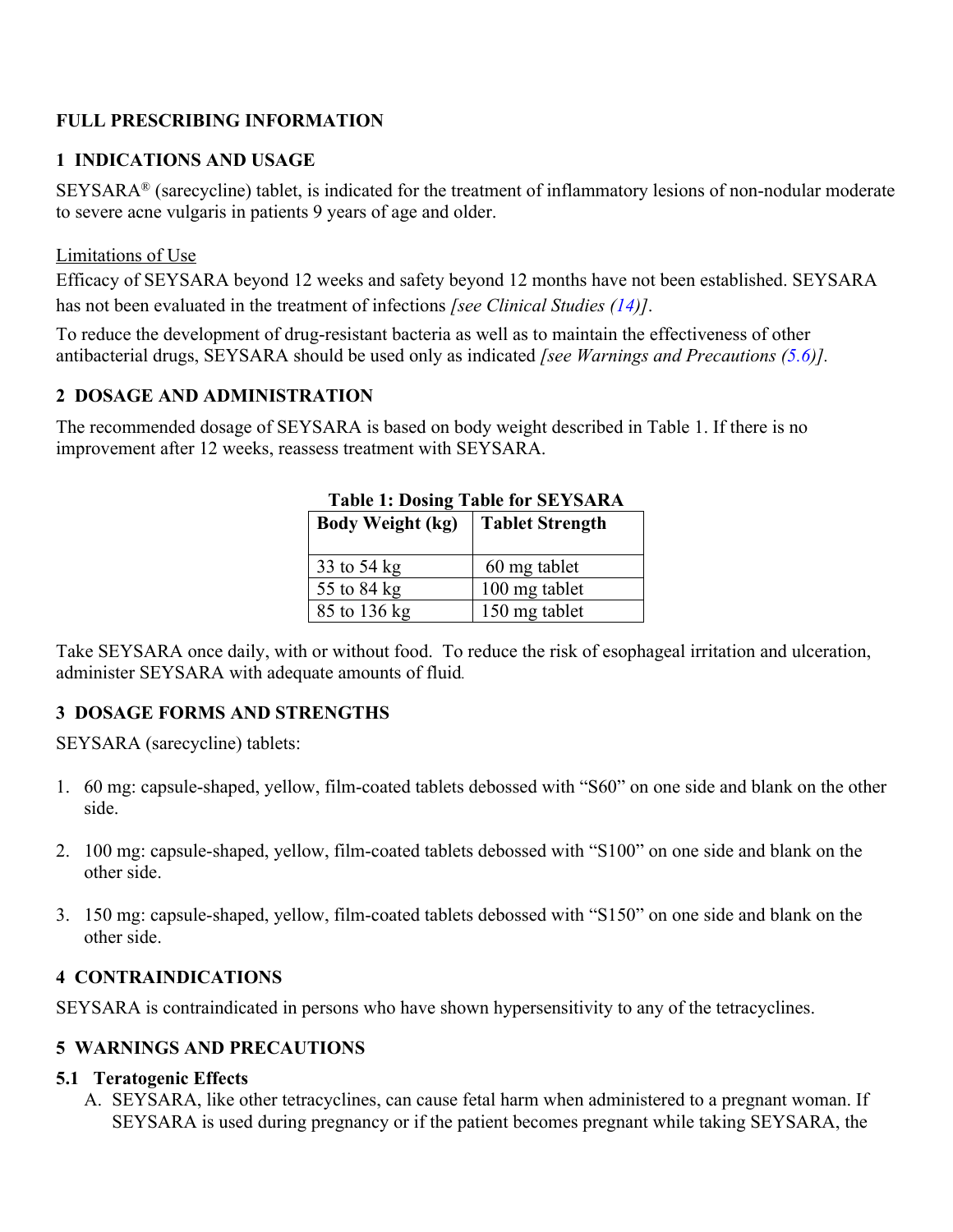patient should be informed of the potential hazard to the fetus and treatment should be stopped immediately.

- B. The use of drugs of the tetracycline-class during tooth development (second and third trimesters of pregnancy, infancy, and childhood up to the age of 8 years) may cause permanent discoloration of the teeth (yellow-gray-brown). This adverse reaction is more common during long-term use of these drugs, but has been observed following repeated short-term courses. Enamel hypoplasia has also been reported.
- C. All tetracyclines form a stable calcium complex in any bone-forming tissue. A decrease in fibula growth rate has been observed in premature human infants given oral tetracycline in doses of 25 mg/kg every 6 hours. This reaction was shown to be reversible when the drug was discontinued. Results of animal studies indicate that tetracyclines cross the placenta, are found in fetal tissues, and can cause retardation of skeletal development on the developing fetus. Evidence of embryotoxicity has been noted in animals treated with SEYSARA during pregnancy in association with maternal toxicity *[see Use in Specific Populations (8.1)]*.

## **5.2** *Clostridium difficile* **Associated Diarrhea (Antibiotic Associated Colitis)**

*Clostridium difficile* associated diarrhea (CDAD) has been reported with nearly all antibacterial agents, and may range in severity from mild diarrhea to fatal colitis. Treatment with antibacterial agents alters the normal flora of the colon leading to potential overgrowth of *C. difficile.*

*C. difficile* produces toxins A and B which contribute to the development of CDAD. Hypertoxin producing strains of *C. difficile* cause increased morbidity and mortality, as these infections can be refractory to antimicrobial therapy and may require colectomy. CDAD must be considered in all patients who present with diarrhea following antibiotic use. Careful medical history is necessary since CDAD has been reported to occur over two months after the administration of antibacterial agents.

If CDAD is suspected or confirmed, ongoing antibiotic use not directed against *C. difficile* should be discontinued. Appropriate fluid and electrolyte management, protein supplementation, antibiotic treatment of *C. difficile*, and surgical evaluation should be instituted as clinically indicated.

#### **5.3 Central Nervous System Effects**

Central nervous system side effects including light-headedness, dizziness or vertigo have been reported with tetracycline use. Patients who experience these symptoms should be cautioned about driving vehicles or using hazardous machinery. These symptoms may disappear during therapy and may disappear when the drug is discontinued.

#### **5.4 Intracranial Hypertension**

Intracranial hypertension in adults and adolescents has been associated with the use of tetracyclines. Clinical manifestations include headache, blurred vision and papilledema. Although signs and symptoms of intracranial hypertension resolve after discontinuation of treatment, the possibility for sequelae such as visual loss that may be permanent or severe exists. Women of childbearing age who are overweight have a greater risk for developing intracranial hypertension. Patients should be questioned for visual disturbances prior to initiation of treatment with tetracyclines. Concomitant use of isotretinoin and SEYSARA should be avoided because isotretinoin, a systemic retinoid, is also known to cause intracranial hypertension *[see Drug Interactions (7.1)]*. If visual disturbance occurs during treatment, patients should be checked for papilledema.

#### **5.5 Photosensitivity**

Photosensitivity manifested by an exaggerated sunburn reaction has been observed in some individuals taking tetracyclines. Patients should minimize or avoid exposure to natural or artificial sunlight (tanning beds or UVA/B treatment) while using SEYSARA. If patients need to be outdoors while using SEYSARA, they should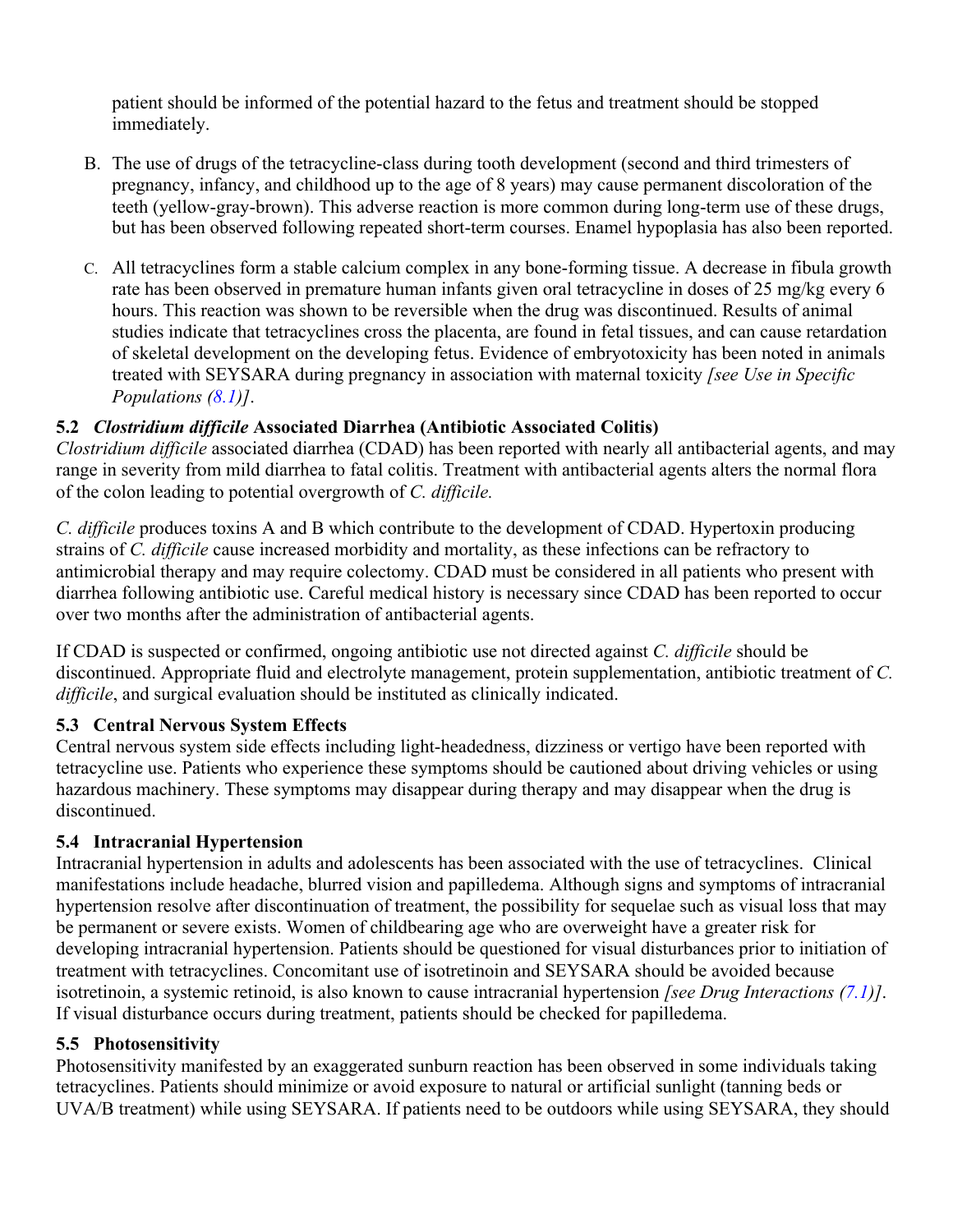wear loose-fitting clothes that protect skin from sun exposure and discuss other sun protection measures with their physician.

## **5.6 Development of Drug Resistant Bacteria**

Bacterial resistance to tetracyclines may develop in patients using SEYSARA. Because of the potential for drug-resistant bacteria to develop during the use of SEYSARA, it should only be used as indicated.

# **5.7 Superinfection/Potential for Microbial Overgrowth**

As with other antibiotic preparations, use of SEYSARA may result in overgrowth of nonsusceptible organisms, including fungi. If superinfection occurs, SEYSARA should be discontinued and appropriate therapy instituted.

## **6 ADVERSE REACTIONS**

## **6.1 Clinical Trials Experience**

Because clinical trials are conducted under widely varying conditions, adverse reaction rates observed in the clinical trials of a drug cannot be directly compared to rates in the clinical trials of another drug and may not reflect the rates observed in practice.

A total of 1064 subjects and 1069 subjects with moderate to severe acne vulgaris were treated with SEYSARA and placebo, respectively, for 12 weeks in 3 controlled clinical trials. The only adverse drug reaction that was reported in at least 1% of subjects was nausea, SEYSARA (3.1%) versus placebo (2.0%).

The following additional adverse drug reactions occurred in less than 1% of female SEYSARA subjects: vulvovaginal mycotic infection (0.8%) and vulvovaginal candidiasis (0.6%).

# **7 DRUG INTERACTIONS**

# **7.1 Effect of Other Drugs on SEYSARA**

#### *Oral Retinoids*

Tetracyclines may cause increased intracranial pressure as do oral retinoids, including isotretinoin and acitretin *[see Warnings and Precautions (5.4)]*. Avoid coadministration of SEYSARA with oral retinoids.

## *Antacids and Iron Preparations*

Coadministration with antacids containing aluminum, calcium or magnesium, bismuth subsalicylate, and ironcontaining preparations may impair absorption of SEYSARA, similar to other tetracyclines, which may decrease its efficacy. Separate dosing of SEYSARA from antacids containing aluminum, calcium or magnesium, bismuth subsalicylate, and iron-containing preparations.

# **7.2 Effect of SEYSARA on Other Drugs**

## *Penicillin*

Similar to other tetracyclines, SEYSARA may interfere with the bactericidal action of penicillin. Avoid coadministration of SEYSARA with penicillin.

## *Anticoagulants*

Similar to other tetracyclines, SEYSARA may depress plasma prothrombin activity, which may increase the risk of bleeding in patients who are on anticoagulant therapy. Decrease anticoagulant dosage when coadministered with SEYSARA as appropriate.

## *P-Glycoprotein (P-gp) Substrates*

Concomitant use of SEYSARA may increase concentrations of concomitantly administered P-gp substrates (e.g. digoxin). Monitor for toxicities of drugs that are P-gp substrates and may require dosage reduction when given concurrently with SEYSARA *[see Clinical Pharmacology (12.3)]*.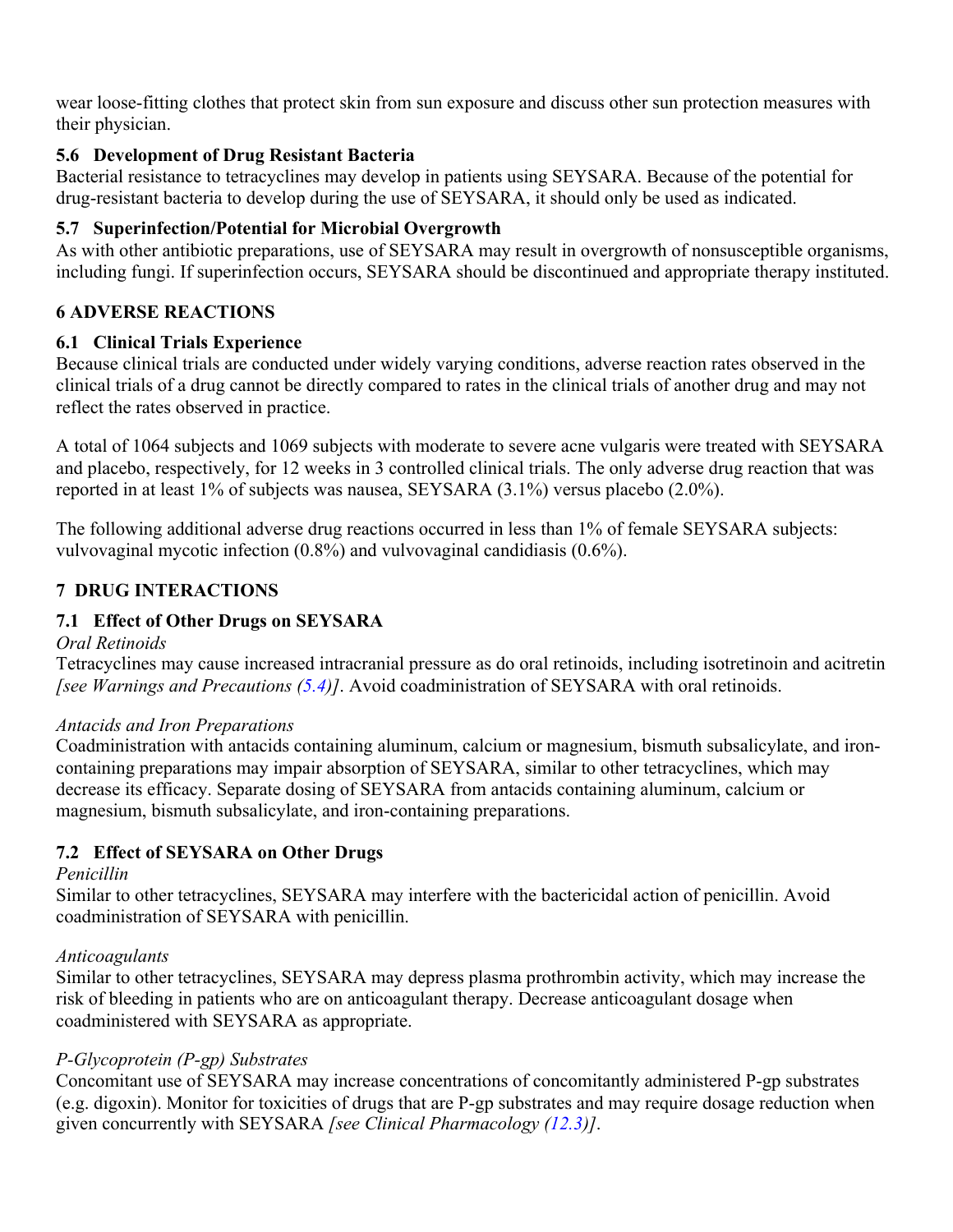#### *Oral Hormonal Contraceptives*

There is no clinically significant effect of SEYSARA on the efficacy of oral contraceptives containing ethinyl estradiol and norethindrone acetate *[see Clinical Pharmacology (12.3)]*.

#### **8 USE IN SPECIFIC POPULATIONS**

#### **8.1 Pregnancy**

## Risk Summary

SEYSARA, like tetracycline class drugs, may cause fetal harm, permanent discoloration of teeth, and reversible inhibition of bone growth when administered during pregnancy *[see Warnings and Precautions (5.1) and Use in Specific Populations (8.4)]*. The limited available human data are not sufficient to inform a drugassociated risk for birth defects or miscarriage. Tetracyclines are known to cross the placental barrier; therefore, SEYSARA may be transmitted from the mother to the developing fetus. In animal reproduction studies, sarecycline induced skeletal malformations in fetuses when orally administered to pregnant rats during the period of organogenesis at a dose 1.4 times the maximum recommended human dose (MRHD) of 150 mg/day (based on AUC comparison). When dosing with sarecycline continued through the period of lactation, decreases in offspring survival, offspring body weight, and implantation sites and viable embryos in offspring females occurred at a dose 3 times the MRHD (based on AUC comparison) *[see Data]*. The potential risk to the fetus outweighs the potential benefit to the mother from SEYSARA use during pregnancy; therefore, pregnant patients should discontinue SEYSARA as soon as pregnancy is recognized.

All pregnancies have a background risk of birth defect, loss, or other adverse outcomes. The estimated background risk of major birth defects and miscarriage for the indicated population is unknown. In the U.S. general population, the estimated background risk of major birth defects and miscarriage in clinically recognized pregnancies is 2% to 4% and 15% to 20%, respectively.

#### Data

#### *Animal Data*

In an embryofetal developmental study in rats, sarecycline was administered to pregnant rats at oral doses up to 500 mg/kg/day during the period of organogenesis. Decreases in maternal body weight, fetal body weight and litter size and increases in the number of resorption and postimplantation loss occurred at 500 mg/kg/day (7) times the MRHD based on AUC comparison). Skeletal malformations (bent forelimb, hindlimb, and scapula) occurred at all dose levels ( $\geq$  50 mg/kg/day, 1.4 times the MRHD based on AUC comparison).

In an embryofetal developmental study in rabbits, sarecycline was administered to pregnant rabbits at oral doses up to 150 mg/kg/day during the period of organogenesis. Excessive maternal toxicity (mortality/moribundity/abortion) occurred at 150 mg/kg/day (5 times the MRHD based on AUC comparison) and this dose group was terminated early. Maternal moribundity also occurred at 100 mg/kg/day (0.6 times the MRHD based on AUC comparison). No significant embryofetal toxicity or malformations were observed at doses up to 100 mg/kg/day (0.6 times the MRHD based on AUC comparison).

In a pre- and post-natal developmental study in rats, sarecycline was administered to maternal rats at oral doses up to 400 mg/kg/day during the period of organogenesis through lactation. Excessive litter toxicity (litter loss and stillbirth) occurred at 400 mg/kg/day (8 times the MRHD based on AUC comparison), which led to early termination of dams at parturition. Decreases in body weight and food consumption of dams during the lactation period occurred at 150 mg/kg/day (3 times the MRHD based on AUC comparison). Decreases in offspring survival and offspring body weight during the preweaning and growth period, and decreases in implantation sites and viable embryos in female offspring occurred at 150 mg/kg/day (3 times the MRHD based on AUC comparison). No significant maternal or developmental toxicity was observed at 50 mg/kg/day (1.4 times the MRHD based on AUC comparison).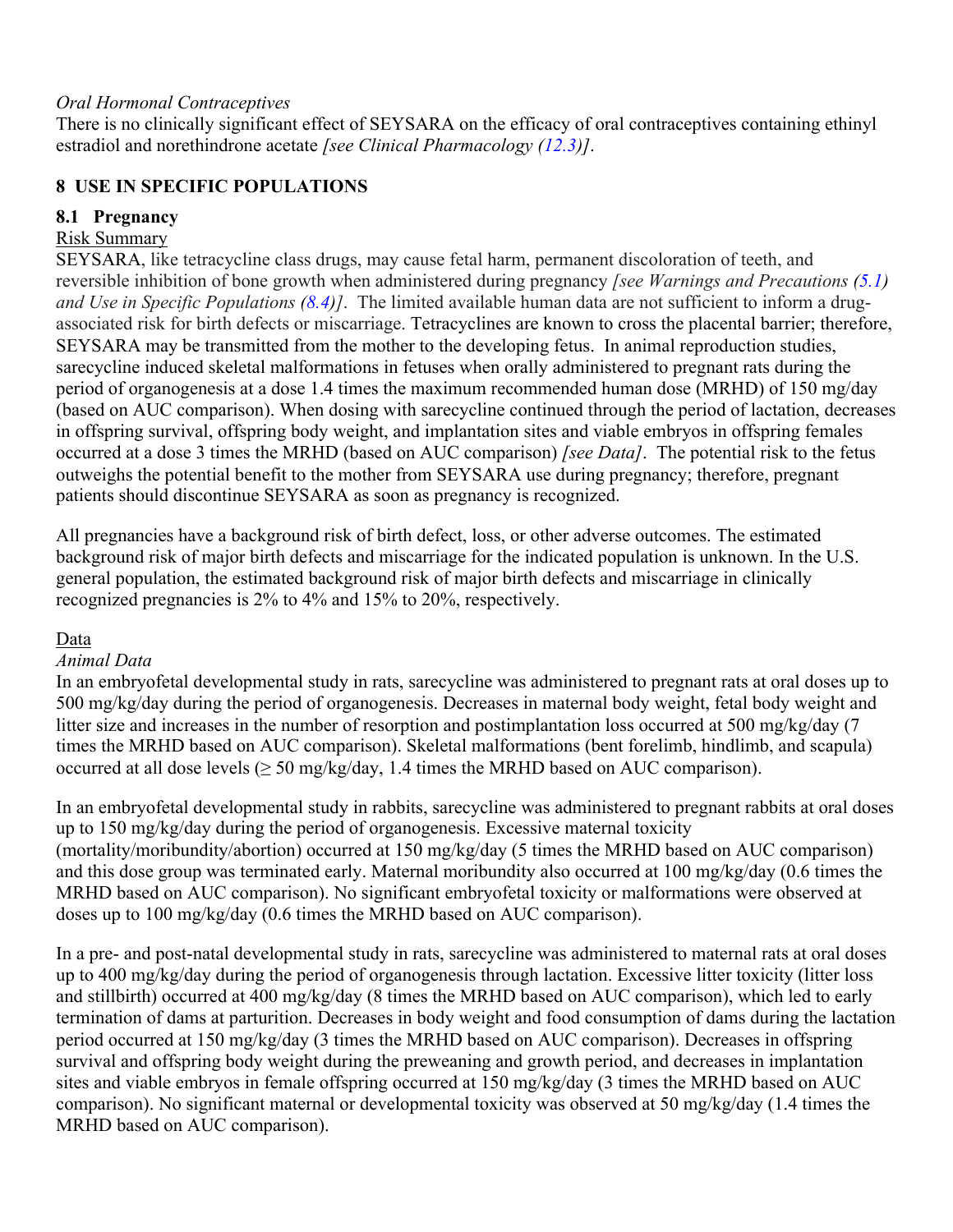## **8.2 Lactation**

#### Risk Summary

Tetracyclines are excreted in human milk. Because of the potential for serious adverse reactions on bone and tooth development in nursing infants from tetracycline-class antibiotics, advise a woman that breastfeeding is not recommended with SEYSARA therapy *[see Warnings and Precautions (5.1)]*.

### **8.3 Females and Males of Reproductive Potential**

#### Infertility

Avoid using SEYSARA in males who are attempting to conceive a child. In a fertility study in rats, sarecycline adversely affected spermatogenesis when orally administered to male rats at a dose 8 times the MRHD (based on AUC comparison) *[see Nonclinical Toxicology (13.1)]*.

#### **8.4 Pediatric Use**

The safety and effectiveness of SEYSARA have been established in pediatric patients 9 years of age and older for the treatment of moderate to severe inflammatory lesions of non-nodular acne vulgaris *[see Pharmacokinetics (12.3) and Clinical Studies (14)]*.

Safety and effectiveness of SEYSARA in pediatric patients below the age of 9 years has not been established. Use of tetracycline-class antibiotics below the age of 8 is not recommended due to the potential for tooth discoloration *[see Warnings and Precautions (5.1)]*.

#### **8.5 Geriatric Use**

Clinical studies of SEYSARA did not include sufficient numbers of subjects aged 65 and over to determine whether they respond differently from younger subjects.

#### **10 OVERDOSAGE**

In case of overdosage, discontinue medication, treat symptomatically, and institute supportive measures. Dialysis does not alter serum half-life and thus would not be of benefit in treating cases of overdose.

## **11 DESCRIPTION**

SEYSARA (sarecycline) tablets are a tetracycline class drug for oral administration. Sarecycline hydrochloride is chemically described as (4*S*,4a*S*,5a*R*,12a*S*)-4-(dimethylamino)-3,10,12,12a-tetrahydroxy-7-[(methoxy- (methyl)-amino)- methyl]-1,11-dioxo-1,4,4a,5,5a,6,11,12a-octahydrotetracene-2-carboxamide monohydrochloride with an empirical formula of C<sub>24</sub>H<sub>29</sub>N<sub>3</sub>O<sub>8</sub>.HCl and a molecular weight of 523.96.

The structural formula is represented below:



SEYSARA tablets contain 64.5 mg, 107.5 mg, and 161.2 mg of sarecycline hydrochloride equivalent to 60 mg, 100 mg, and 150 mg sarecycline respectively. Inactive ingredients in the tablet formulations are: microcrystalline cellulose, povidone, sodium starch glycolate, and sodium stearyl fumarate. The yellow film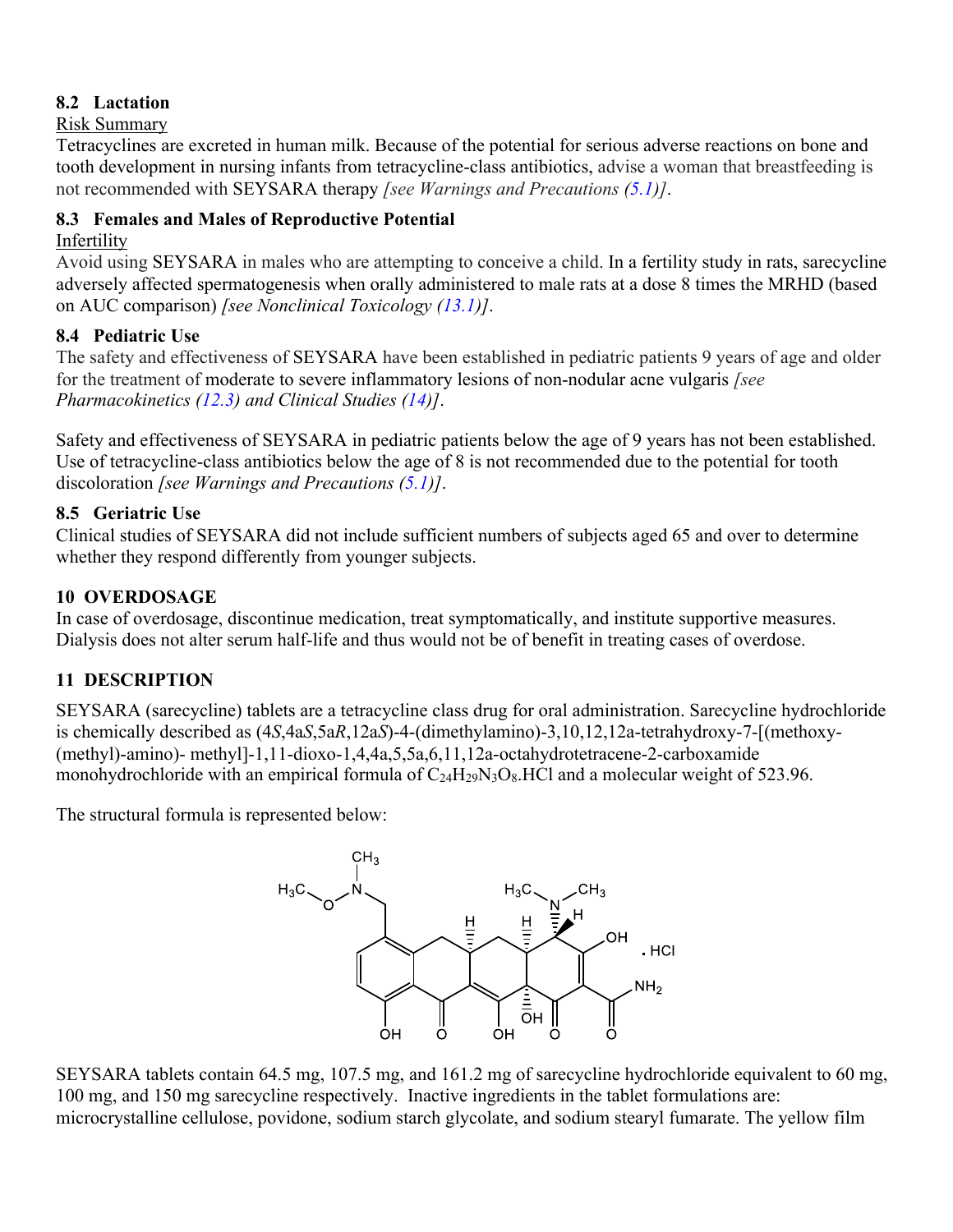coating contains D&C yellow #10 aluminum lake, iron oxide yellow, methacrylic acid copolymer type C, polyethylene glycol, polyvinyl alcohol, sodium bicarbonate, talc, and titatnium dioxide.

# **12 CLINICAL PHARMACOLOGY**

### **12.1 Mechanism of Action**

The mechanism of action of SEYSARA in treating acne vulgaris is not known.

### **12.2 Pharmacodynamics**

The pharmacodynamics of SEYSARA for the treatment of acne vulgaris are unknown.

#### *Cardiac Electrophysiology*

At approximately 3 times the maximum recommended dose, SEYSARA did not prolong the QT interval to a clinically relevant extent.

#### **12.3 Pharmacokinetics**

Increasing the SEYSARA dose from 60 to 150 mg once daily in healthy subjects resulted in a slightly less than proportional increase in sarcyeline steady-state  $C_{\text{max}}$  and  $AUC_{\text{tau}}$ . A mean accumulation ratio of sarecycline ranges from 1.5 to 1.6 fold with repeated dosing. Steady-state of sarecycline was reached by Day 7.

#### Absorption

The median time to peak plasma concentration  $(T_{\text{max}})$  of sarecycline is 1.5 to 2.0 hours.

#### Effect of Food

Coadministration with a high-fat (approximately 50% of total caloric content of the meal), high-calorie (800 to 1000 Kcal) meal that included milk delayed  $T_{\text{max}}$  by approximately 0.53 hour and decreased sarecycline  $C_{\text{max}}$  by 31% and AUC by 27%.

## **Distribution**

Protein binding of sarecycline is 62.5% to 74.7% in vitro. The mean apparent volume of distribution of sarecycline at steady-state ranges from 91.4 L to 97.0 L.

#### Elimination

The mean apparent oral clearance (CL/F) of sarecycline at steady state is approximately 3 L/h. The mean elimination half-life of sarecycline is 21 to 22 hours.

#### Metabolism

Metabolism of sarecycline by enzymes in human liver microsomes is minimal  $(< 15\%)$  in vitro. Minor metabolites resulting from non-enzymic epimerization, O-/N-demethylation, hydroxylation, and desaturation have been found.

## Excretion

After a single 100 mg oral dose of radiolabeled sarecycline, 42.6% of the dose was recovered in feces (14.9% as unchanged) and 44.1% in urine (24.7% as unchanged).

## Specific Populations

No clinically significant differences in the pharmacokinetics of sarecycline were observed based on age (11 to 73 years), weight (42 to 133 kg), sex, renal impairment, or mild to moderate hepatic impairment (Child Pugh A to B). The effect of end-stage renal disease (ESRD) or severe hepatic impairment (Child-Pugh C) on sarecycline pharmacokinetics has not been assessed.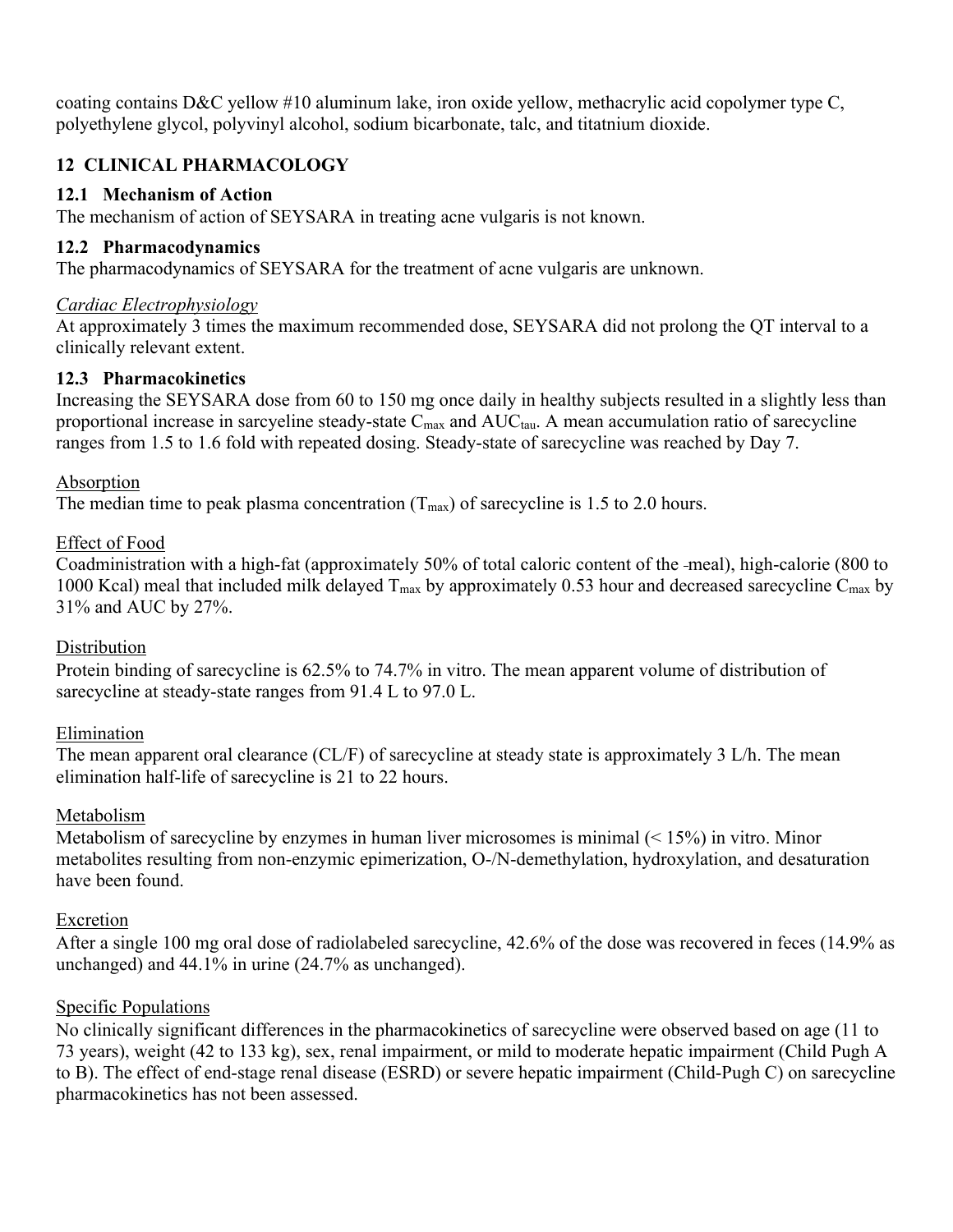## Drug Interaction Studies

### *Clinical Studies*

Coadministration of SEYSARA with a combination oral contraceptive, ethinyl estradiol (EE) 20 mcg plus norethindrone (NE) acetate 1 mg, increased EE C<sub>max</sub> by 14% and AUC<sub>tau</sub> by 11%, and increased NE C<sub>max</sub> by  $18\%$  and  $AUC_{tau}$  by 23%.

Coadministration of a single dose of SEYSARA 150 mg resulted in a 26% increase in C<sub>max</sub> of digoxin, a P-gp substrate.

## *In Vitro Studies*

Sarecycline is not a substrate for P-gp, BCRP, OATP1B1, or OATP1B3.

Sarecycline is a P-gp inhibitor. Sarecycline does not inhibit CYP1A2, CYP2A6, CYP2B6, CYP2C8, CYP2C9, CYP2C19, CYP2D6, CYP2E1, or CYP3A4/5 isozymes, and does not inhibit OATP1B1, OATP1B3, OCT2, OAT1, OAT3, or BCRP.

Sarecycline does not induce CYP1A2, CYP2B6, or CYP3A4/5 isozymes.

## **12.4 Microbiology**

## Antimicrobial Activity

Sarecycline is active in vitro against most isolates of *Propionibacterium acnes*; however, the clinical significance is unknown.

#### Resistance

*P. acnes* strains displayed a low propensity for the development of resistance to sarecycline, with spontaneous mutation frequencies being  $10^{-10}$  at  $4 - 8 \times$  MIC.

# **13 NONCLINICAL TOXICOLOGY**

## **13.1 Carcinogenesis, Mutagenesis, Impairment of Fertility**

In a 2-year oral mouse carcinogenicity study and a 2-year oral rat carcinogenicity study, no drug-related neoplasms were observed in male mice at oral doses of sarecycline up to 100 mg/kg/day (approximately equal to the MRHD based on AUC comparison) or in female mice at doses up to 60 mg/kg/day (approximately equal to the MRHD based on AUC comparison), or in rats at doses up to 200/100 mg/kg/day (dose reduced from 200 to 100 mg/kg/day due to increased mortality; 8 times the MRHD based on AUC comparison).

Sarecycline was not mutagenic or clastogenic in a series of in vitro and in vivo genotoxicity studies, including a bacteria reverse mutation (Ames) assay, an in vitro chromosomal aberration assay in CHO cells, the  $L5178Y/TK^{+/-}$  Mouse Lymphoma Assay, and an in vivo micronucleus assay in rats.

In a fertility and early embryonic development study in rats, sarecycline was administered to both male and female rats at oral doses up to 400 mg/kg/day prior to pairing and through the mating and postmating period. Female fertility was not affected at doses up to 400 mg/kg/day (8 times the MRHD based on AUC comparison). In sperm evaluation, decreased sperm motility, decreased sperm count and concentration, and an increase in percent abnormal sperm occurred at 400 mg/kg/day (8 times the MRHD based on AUC comparison). Male fertility was not affected at doses up to 150 mg/kg/day (4 times the MRHD based on AUC comparison).

# **14 CLINICAL STUDIES**

The safety and efficacy of once daily SEYSARA was assessed in two 12-week multicenter, randomized, double-blind, placebo-controlled studies (Study 1 [NCT02320149] and Study 2 [NCT02322866]). Efficacy was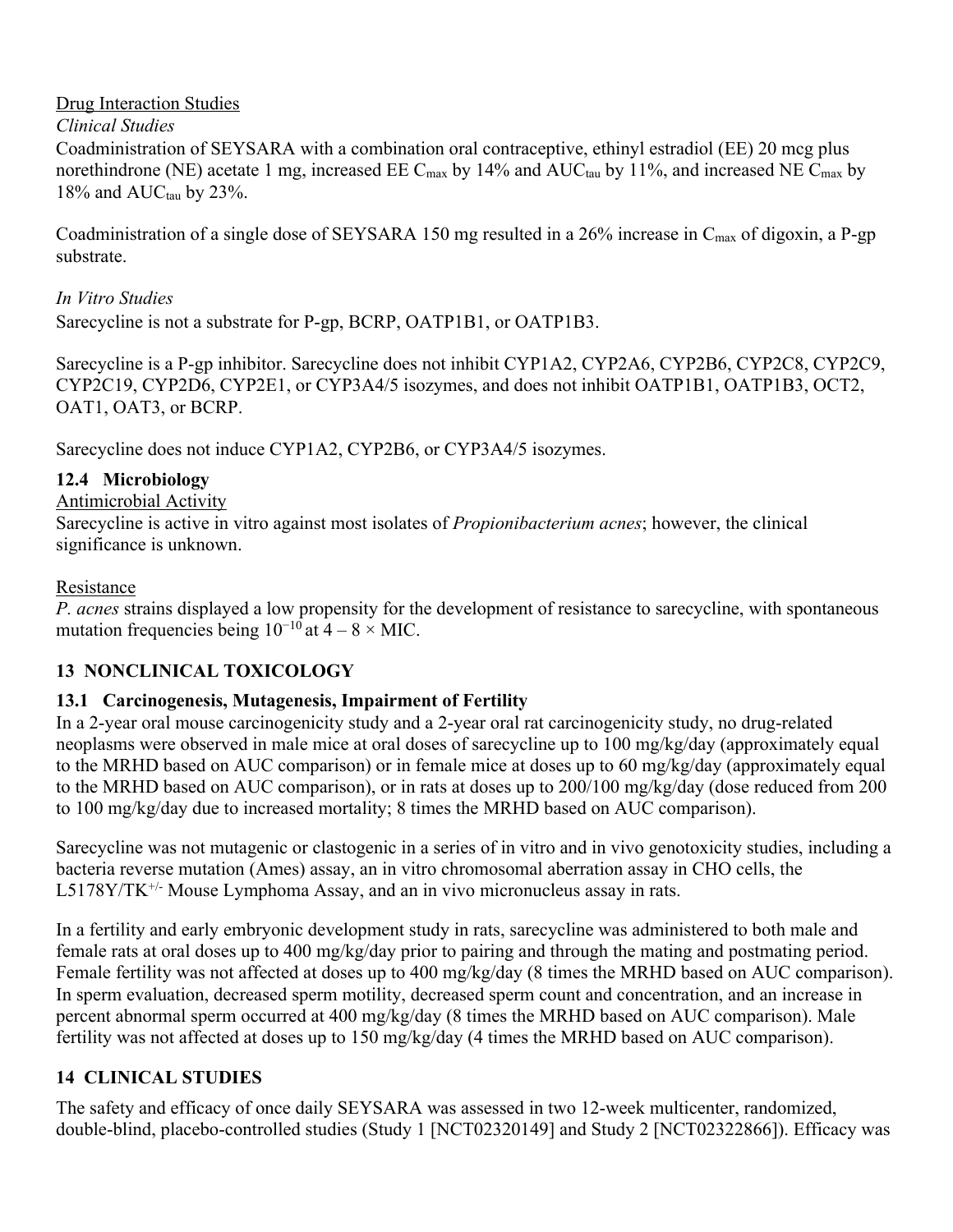assessed in a total of 2002 subjects 9 years of age and older. Overall, 57% were female, 78% were Caucasian, 15% were Black or African American and 51% were adults (18 to 45 years of age). Subjects were randomized to receive either SEYSARA or placebo once daily.

The two co-primary efficacy endpoints were:

- Percentage of subjects with Investigator's Global Assessment (IGA) success: a score of clear (0) or almost clear (1) and 2-point decrease from baseline on IGA score at Week 12.
- Absolute reduction from baseline in inflammatory lesion counts at Week 12.

The results at Week 12 are presented in the following table.

|                                         | <b>Study 1</b>              |                             | <b>Study 2</b>              |                      |  |  |
|-----------------------------------------|-----------------------------|-----------------------------|-----------------------------|----------------------|--|--|
|                                         | <b>SEYSARA</b><br>$(N=483)$ | <b>Placebo</b><br>$(N=485)$ | <b>SEYSARA</b><br>$(N=519)$ | Placebo<br>$(N=515)$ |  |  |
| <b>Investigator's Global Assessment</b> |                             |                             |                             |                      |  |  |
| <b>IGA</b> Success                      | 21.9%                       | $10.5\%$                    | 22.6%                       | 15.3%                |  |  |
| <b>Inflammatory Lesions</b>             |                             |                             |                             |                      |  |  |
| Mean absolute reduction                 | 15.3                        | 10.2                        | 15.5                        | 11.1                 |  |  |
| Mean percent reduction                  | 52.2%                       | 35.2%                       | 50.8%                       | 36.4%                |  |  |

#### **Table 2: Clinical Efficacy of SEYSARA at Week 12**

Mean absolute and percent reduction in inflammatory lesions was also greater with SEYSARA compared to placebo at Weeks 3, 6, and 9 for both studies.

## **16 HOW SUPPLIED/STORAGE AND HANDLING**

## **How Supplied**

- 1) SEYSARA (sarecycline) tablets, 60 mg are capsule-shaped, yellow, film-coated tablets debossed with "S60" on one side and blank on the other side.
	- Bottles of 30 tablets with child-resistant closure: NDC: 16110-245-30
- 2) SEYSARA (sarecycline) tablets, 100 mg are capsule-shaped, yellow, film-coated tablets debossed with "S100" on one side and blank on the other side.
	- Bottles of 30 tablets with child-resistant closure: NDC: 16110-246-30
- 3) SEYSARA (sarecycline) tablets, 150 mg are capsule-shaped, yellow, film-coated tablets debossed with "S150" on one side and blank on the other side.
	- Bottles of 30 tablets with child-resistant closure: NDC: 16110-247-30

#### **Storage**

Store at 20°C - 25°C (68°F - 77°F); excursions permitted to 15°C - 30°C (59°F - 86°F) [See USP Controlled Room Temperature].

## **Handling**

Protect from moisture and excessive heat.

## **17 PATIENT COUNSELING INFORMATION**

Advise the patient to read the FDA-approved patient labeling (Patient Information).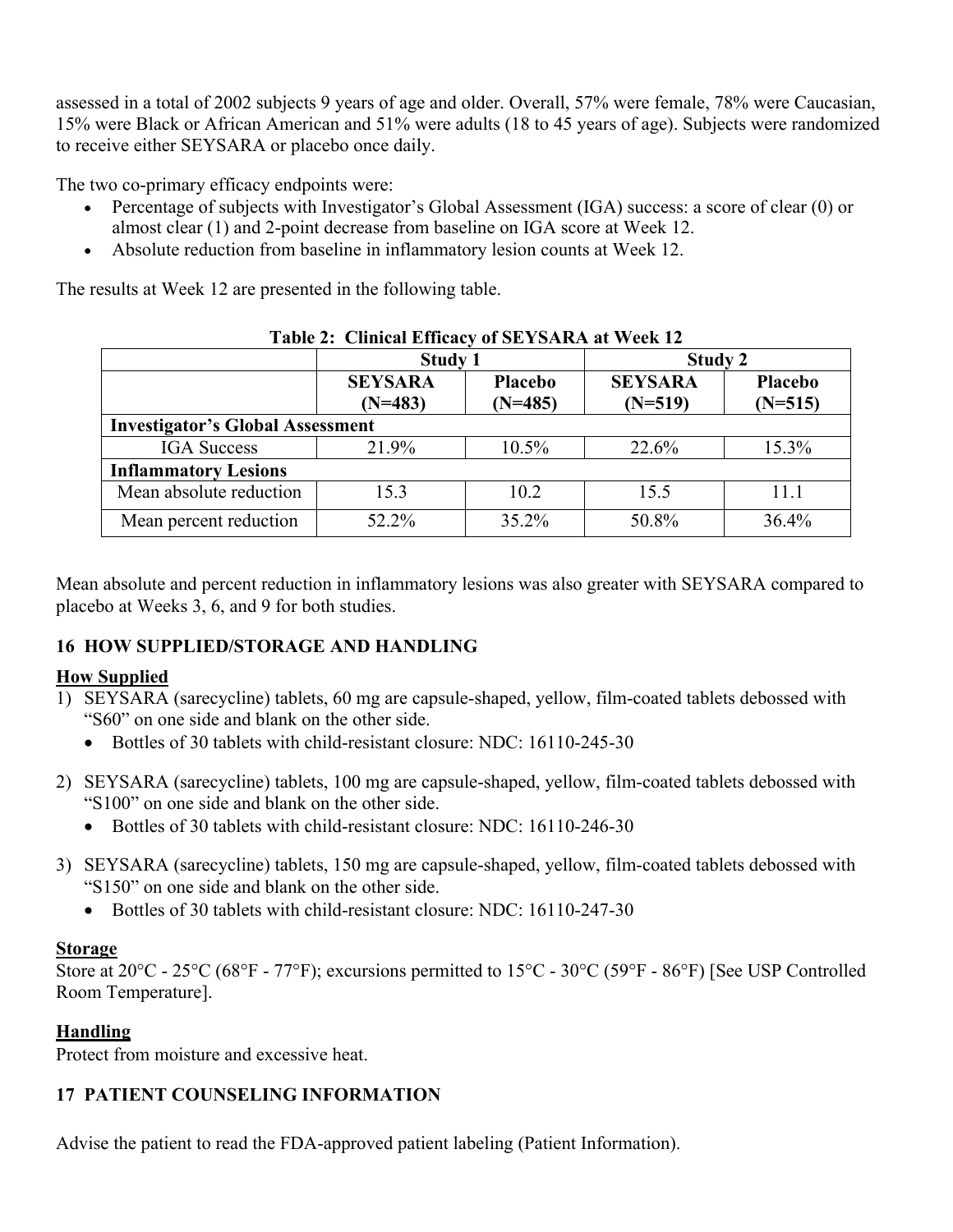Patients taking SEYSARA should receive the following information and instructions:

- SEYSARA should not be used by pregnant women or women attempting to conceive a child *[see Use in Specific Populations (8.1)]*.
- Advise a woman that breastfeeding is not recommended during SEYSARA therapy.
- Advise patients that *C. difficile* colitis can occur with antibiotic therapy. If patients develop watery or bloody stools, they should seek medical attention.
- Advise patients that intracranial hypertension can occur with tetracycline therapy. If patients experience headache or blurred vision, they should seek medical attention.
- Patients who experience central nervous system symptoms should be cautioned about driving vehicles or using hazardous machinery while on SEYSARA therapy. Patients should seek medical help for persistent central nervous system symptoms.
- Photosensitivity manifested by an exaggerated sunburn reaction has been observed in some individuals taking tetracyclines. Advise patients to minimize or avoid exposure to natural or artificial sunlight (tanning beds or UVA/B treatment) while using SEYSARA. If patients need to be outdoors while using SEYSARA, they should wear loose-fitting clothes that protect skin from sun exposure and discuss other sun protection measures with their physician. Treatment should be discontinued at the first evidence of skin erythema.
- Advise patients that because of the potential for drug-resistant bacteria to develop during the use of SEYSARA, take SEYSARA as directed. Skipping doses or not completing the full course of therapy may decrease the effectiveness of the current treatment course and increase the likelihood that bacteria will develop resistance and will not be treatable by other antibacterial drugs in the future.
- Advise patients to drink fluids liberally along with SEYSARA to reduce the risk of esophageal irritation and ulceration *[see Dosage and Administration (2)]*.

SEYSARA® is a registered trademark of Almirall, LLC. © 2019 Almirall, LLC. All rights reserved. Distributed by: Almirall, LLC Malvern, PA 19355 USA

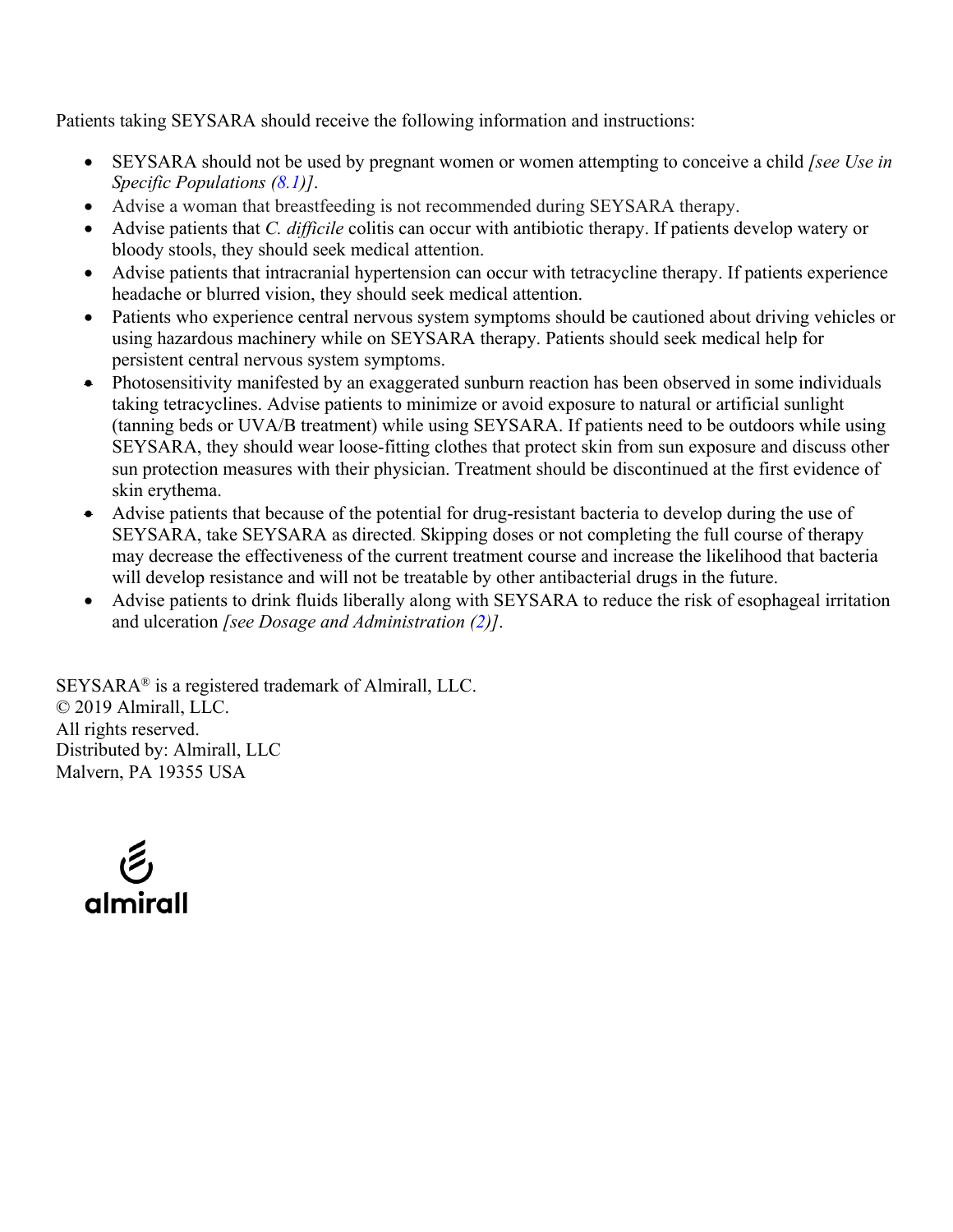#### **PATIENT INFORMATION SEYSARA® (SAY' sara) (sarecycline) tablets**

#### **What is SEYSARA?**

- SEYSARA is a prescription medicine used to treat moderate to severe acne vulgaris in people 9 years and older.
- SEYSARA should not be used for the treatment or prevention of infections.
- It is not known if SEYSARA is safe and effective for use for longer than 12 weeks.
- It is not known if SEYSARA is safe and effective in children under 9 years of age.

#### **Do not take SEYSARA:**

• if you are allergic to medicines in the tetracycline-class. Ask your healthcare provider or pharmacist for a list of these medicines if you are not sure.

#### **What should I tell my healthcare provider before taking SEYSARA?**

#### **Before taking SEYSARA, tell your healthcare provider about all of your medical conditions, including if you:**

- have diarrhea or watery stools
- have vision problems
- are pregnant or plan to become pregnant. SEYSARA may harm your unborn baby. Taking SEYSARA during the second and third trimesters of pregnancy may cause serious side effects on the growth of bone and teeth of your baby. Stop taking SEYSARA and call your healthcare provider right away if you become pregnant during your treatment with SEYSARA.
- are breastfeeding or plan to breastfeed. SEYSARA can pass into your breast milk and may harm your baby. Talk to your healthcare provider about the best way to feed your baby if you take SEYSARA. You should not breastfeed during treatment with SEYSARA.

#### **Tell your healthcare provider about all the medicines you take,** including prescription and over-the-counter medicines, vitamins, and herbal supplements. SEYSARA and other medicines can affect each other causing serious side effects.

#### **Especially tell your healthcare provider if you take:**

- a blood thinner
- a penicillin antibiotic medicine
- antacids that contain aluminum, calcium or magnesium or iron-containing products
- an acne medication taken by mouth that contains isotretinoin or acitretin

#### **How should I take SEYSARA?**

- Take SEYSARA exactly as your healthcare provider tells you.
- Skipping doses or not taking all doses of SEYSARA may:
	- o make the treatment not work as well.
	- o increase the chance that the bacteria will become resistant to SEYSARA.
- Take SEYSARA 1 time a day with or without food.
- Take SEYSARA with enough fluid to completely swallow the tablet and to lower your risk of getting irritation or ulcers in your esophagus. Your esophagus is the tube that connects your mouth to your stomach.
- If you take too much SEYSARA, stop taking SEYSARA and call your healthcare provider right away or go to the nearest hospital emergency room.

#### **What should I avoid during treatment with SEYSARA?**

- Avoid sunlight or artificial sunlight, such as a tanning booth or sunlamp. You could get severe sunburn. Use sunscreen and wear loose-fitting clothes that cover your skin while out in sunlight. Stop taking SEYSARA if you get sunburn.
- You should not drive or operate dangerous machinery until you know how SEYSARA affects you. Tetracyclines may cause you to feel dizzy or lightheaded, or have a spinning feeling (vertigo).

#### **What are the possible side effects of SEYSARA?**

- **SEYSARA may cause serious side effects, including:**
- **Harm to an unborn baby**. See **"What should I tell my healthcare provider before taking SEYSARA?**"
- **Permanent teeth discoloration**. SEYSARA may permanently turn a baby or child's teeth yellow-gray-brown during tooth development. You should not use SEYSARA during tooth development. Tooth development happens in the second and third trimesters of pregnancy, and from birth to 8 years of age.
- **Slow bone growth.** SEYSARA may slow bone growth in infants and children. Slow bone growth is reversible after stopping treatment with SEYSARA.